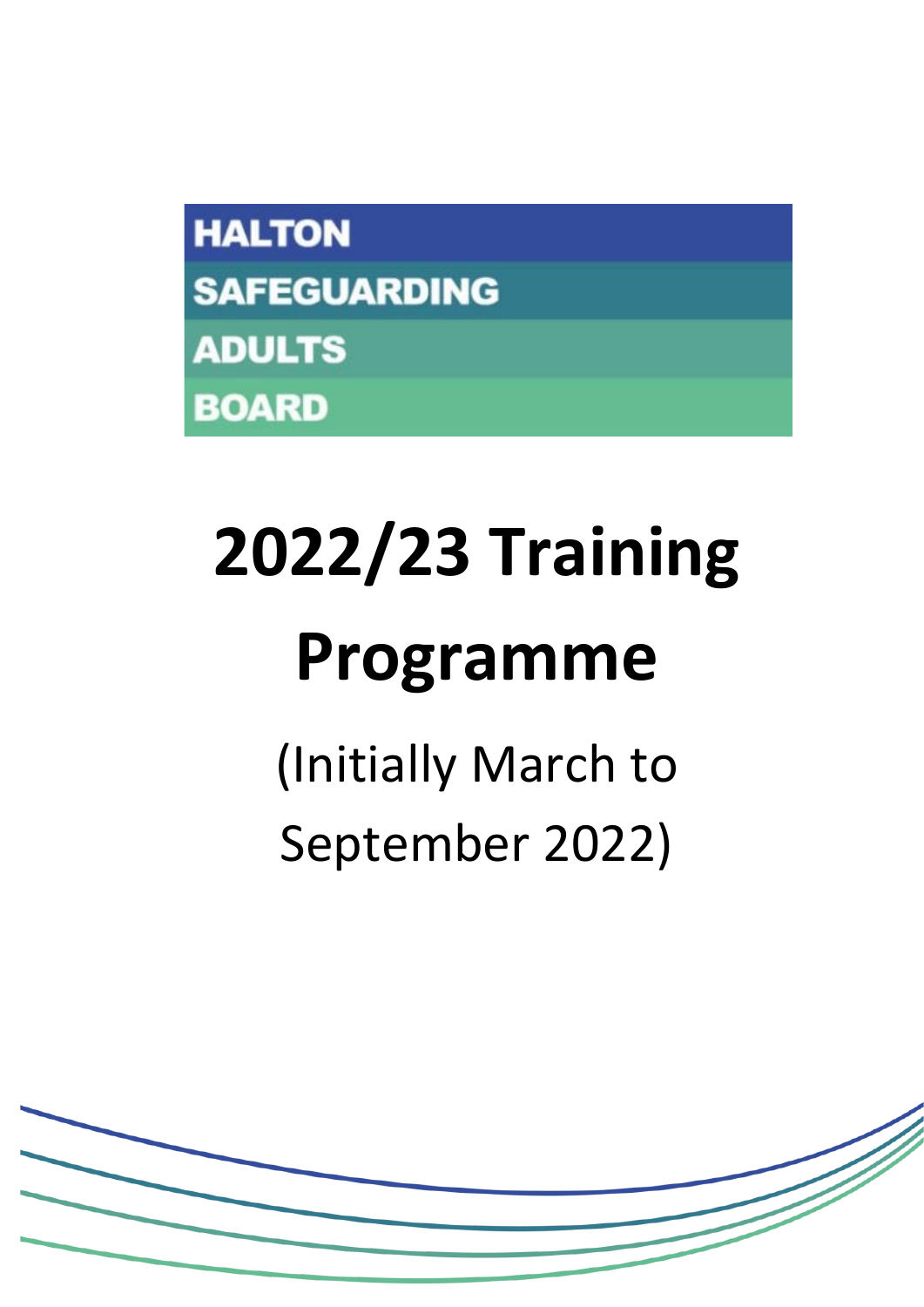### **Halton Safeguarding Adults Board – Training Programme 2022/23**

Halton Safeguarding Adults Board (HSAB) subsidises a small programme of training to enhance opportunity and access to learning across Halton.

As many venues are still working with restricted numbers, for social distancing reasons, we are to continue to offer the first half this year's programme as online learning. This is with the view of reassessing the situation for the second half of the year to see if face-to-face session can be put on.

This training is offered free of charge to those living and working in Halton and who have a direct involvement in the care and support of adults with additional needs. This includes volunteers, carers, those employed through a personal budget and those who use services. Courses covers local process, policy and protocol and are not relevant to those out of area.

The small print:

The programme primarily to enable those who currently have little or no access to development opportunities to participate in learning. It may also be used as a top-up option for organisations that do run training but where scheduled dates do not match current staff needs. HSAB appreciates the ongoing difficulties in sourcing and financing training and thank you for your cooperation in the appropriate use of this programme. As such we kindly request that organisations request no more than three places per training session.

To keep costs to a minimum all bookings are to be taken through Eventbrite. Booking on Eventbrite will constitute a secured place on the course. Contact details given through your Eventbrite booking will be used for the purposes of setting up and delivering the course. They will be used internally to the Council and shared with the commissioned provider who has been instructed by HSAB to deliver the training. This is so that any course materials can be shared but please rest assured that training providers will not be used for any other purpose. HSAB will retain a record of training attendance and may use contact details to promote future training programmes.

Please note that Eventbrite is a third-party company and is not held to the same information governance requirements as the HSAB or Halton Borough Council. For more information on their data protection please visit: [https://www.eventbrite.co.uk/support/articles/en\\_US/Troubleshooting/eventbrite-privacy-policy?lg=en\\_GB](https://www.eventbrite.co.uk/support/articles/en_US/Troubleshooting/eventbrite-privacy-policy?lg=en_GB)

Where places are booked and there is a failure to attend (or to send a substitute delegate where there is a genuine reason for being unable to attend) a charge will be made to cover the cost of the course. **The amount charged for a non-attended place will be £30.** Any cancellation made within seven working days of the course will not be chargeable. Early cancellations should be made through Eventbrite. If you have any problems with this system please contact the HSAB training co-ordinator via the Safeguarding Unit on 0151 907 8306.

Please note that course attendance is recorded. It may impact on your organisation in the future, if you need to evidence of attendance at training, so please ensure that all attendees give relevant (and legible) details requested for this process.

HSAB reserve the right to change or alter this programme should the need arise. Where possible, notice will be given of any changes.

**Thank you for your co-operation**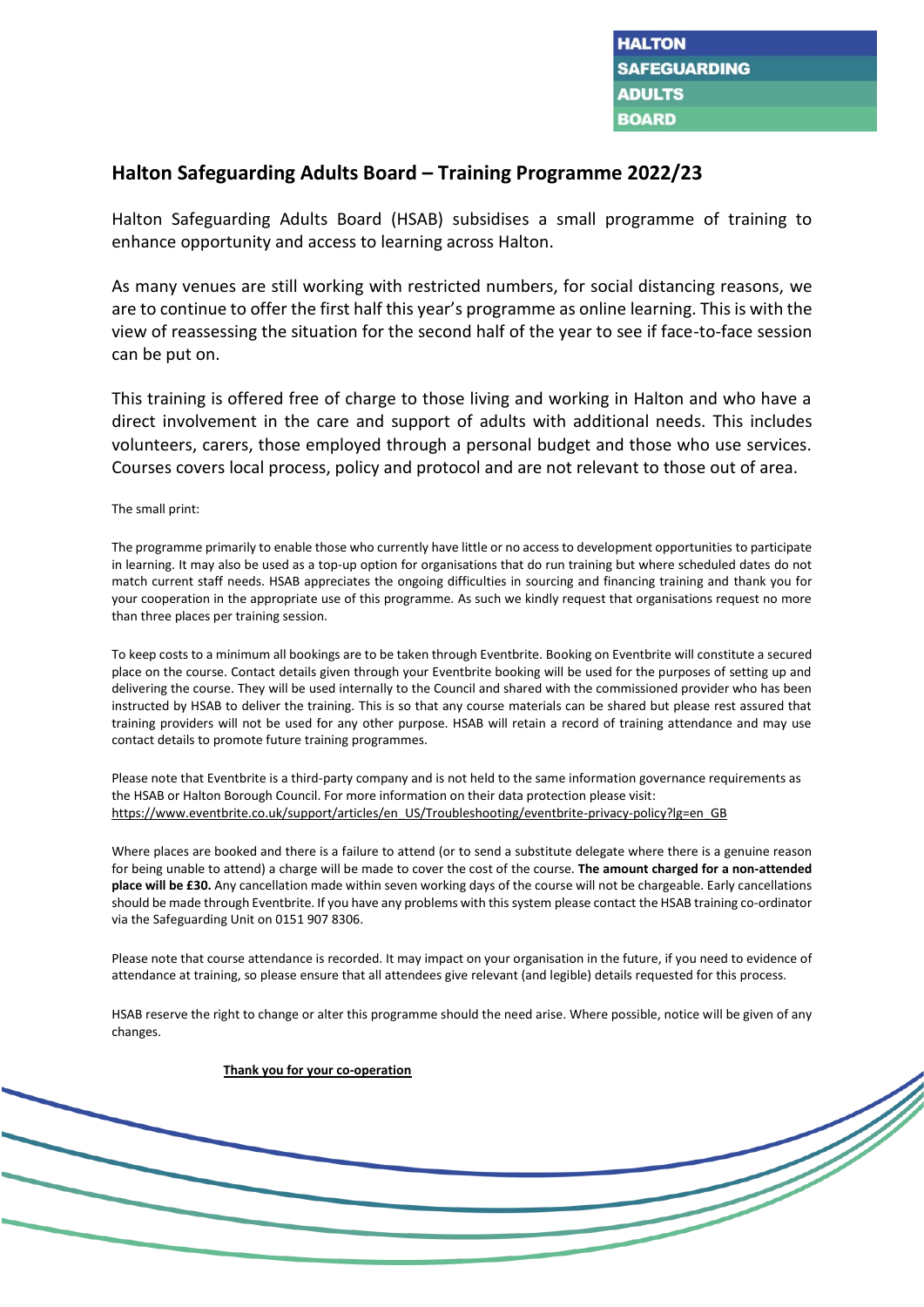#### **Safeguarding Adults – Awareness and Responsibilities**

#### **Aims:**

A range of people may be involved in supporting adults with additional needs to live their day-to-day lives. This session will provide staff, volunteers and carers (paid or unpaid) with the knowledge and understanding of adult safeguarding requirements and enable them to recognise their own responsibilities within this process.

Safeguarding is everyone's business and this course looks at how and why safeguarding adults is important, what constitutes abuse and harm and when and how to raise an alert.

It is aimed at ensuring participants can respond to concerns effectively and take appropriate action where there is an identified risk of harm.

#### **Learning Outcomes:**

By the end of the session attendees to this training will be able to:

- Define what safeguarding adults means and what constitutes an 'adult at risk'
- Understand the context of safeguarding adults national policy, guidance and legislation
- Identify types and categories of abuse
- Recognise the signs, symptoms and indicators of abuse/ potential abuse
- Consider the difference between a care concern and a safeguarding alert and know when to report a concern
- Recognise relevant roles and responsibilities in the safeguarding process and appropriate responses to an alert
- Becomes familiar with the policy and practice in Halton (as specified by the Halton Safeguarding Adults Board and it's wider partnerships)
- Ensure adults are at the centre of any safeguarding enquiries
- Acknowledge the features of safe practice and the procedures

#### **Topics Covered:**

- Safeguarding and the Care Act 2014
- The six statutory principles of safeguarding adults
- An awareness of Whistleblowing
- The concepts of Making Safeguarding Personal and Making Every Adult Matter
- How to report a concern do's and don'ts
- Recording, reporting and information sharing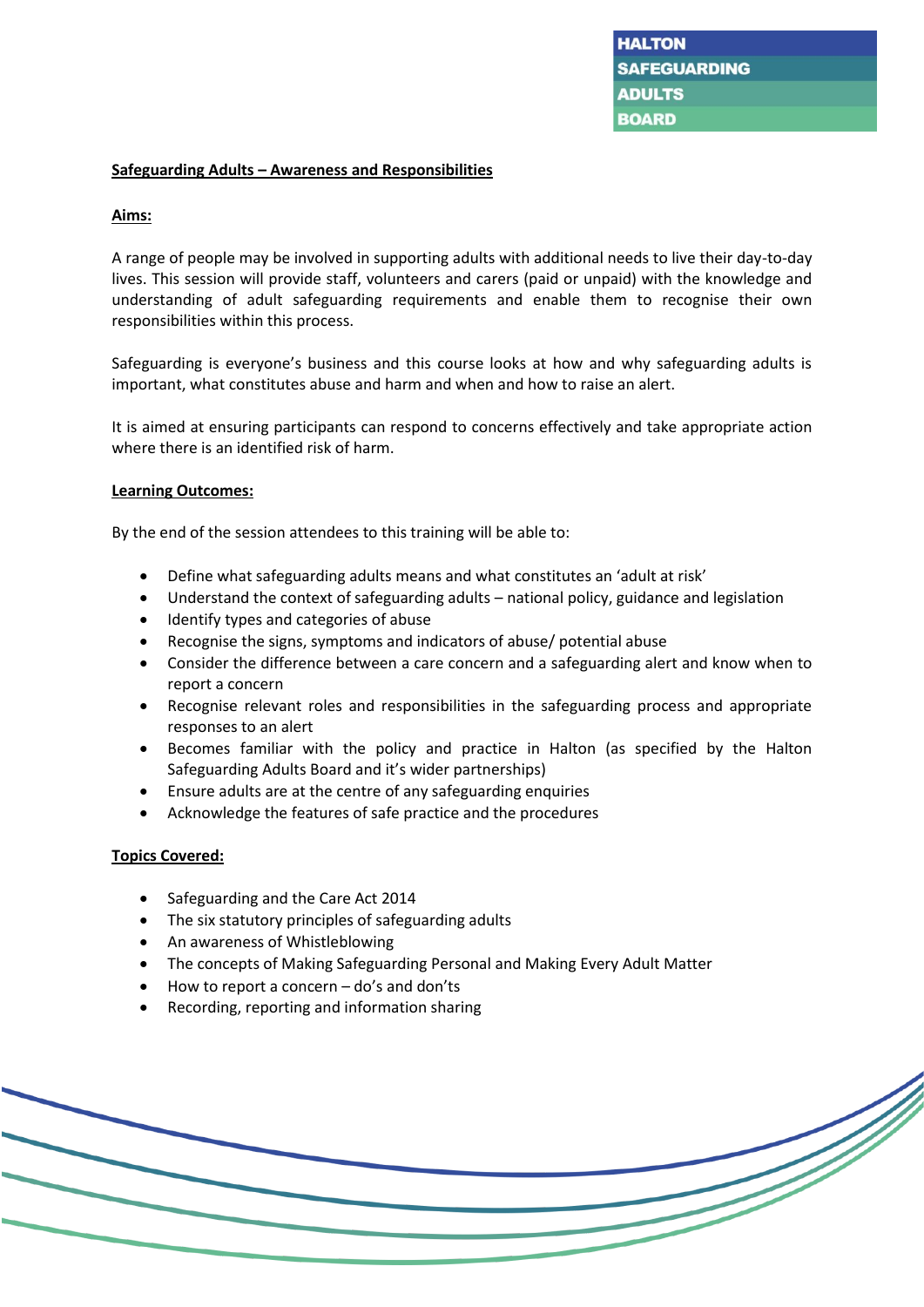#### **Target Audience**

This course is aimed primarily at those working in social care, health and support roles within Halton for those with additional needs which arise as part of a disability, impairment or illness.

#### **Delivery method and details**

This is a three-hour learning session which involves group discussion, participatory exercises and interactive activity.

It is expected that the knowledge and skills gained will be taken away and embedded into practice. The learner's organisation will be accountable for measuring competence following training.

There is no preparatory learning associated with this course. Participants who access the Council's Enable e-learning site may wish to undertake the Safeguarding Adult Awareness module for background knowledge or as an alternative learning option. Details of how to access this are at the end of this programme.

Learners are expected to refresh their knowledge and understanding of adults safeguarding at least every three years.

| Date                   | <b>Times</b> | <b>Delivery Method</b>                                                                      |
|------------------------|--------------|---------------------------------------------------------------------------------------------|
|                        |              |                                                                                             |
| Tuesday 31 May 2022    | 09.30-12.30  | Virtual learning - details of                                                               |
| Tuesday 14 June 2022   | 17.00-20.00  | Zoom meetings will be sent                                                                  |
| Wednesday 13 July 2022 | 13.30-16.30  | out prior to the training date.                                                             |
|                        |              | Please note that these are not<br>published on Eventbrite but<br>send via a separate email. |

#### **Safeguarding Adults – Awareness and Responsibilities – 2022-23 Courses**

Bookings can be made through:<http://haltonsafeguardingadultsboard.eventbrite.com/>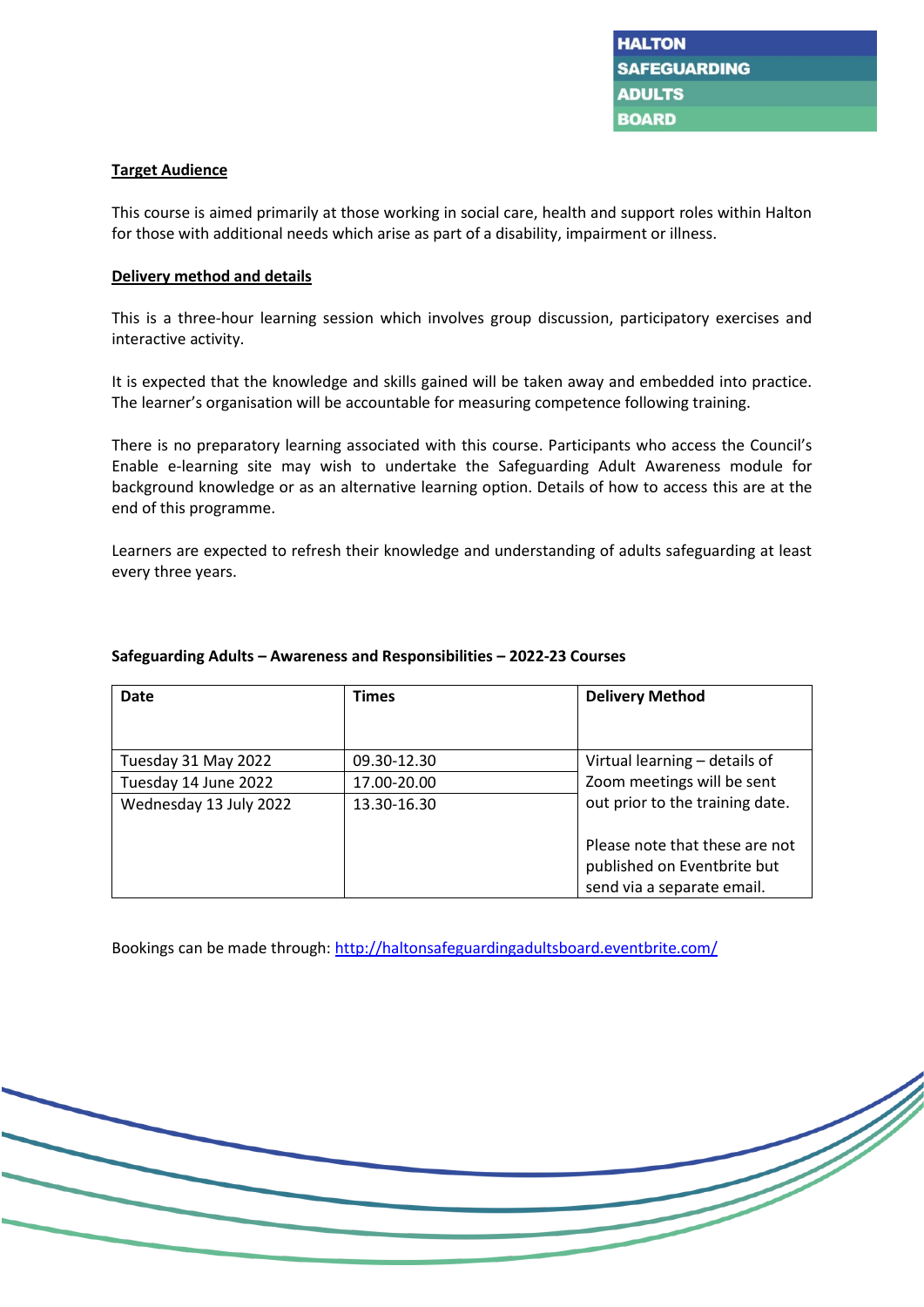#### **Provider-led concerns and enquiries – local policy and procedure**

#### **Aims:**

This session has been designed to widen awareness and understanding of the processes in Halton for raising concerns about adult social care practice that fall short of constituting a safeguarding alert.

The Provider-led Concerns and Enquiries model (implemented in 2020) replaces the previous Care Concerns process, placing emphasis on those delivering services to scrutinise their own practice, learn from the experience and make positive changes.

By taking a look at the journey to this point the session will explain what provider-led concerns and enquiries are and why a new system has been implemented. It will equip those delivering adult social care with a clear understanding of safeguarding thresholds and the process to follow where there is a low level safeguarding incident.

#### **Learning Outcomes:**

By the end of the session attendees to this training will be able to:

- Understand the background to implementing the new model of provider-led concerns and enquiries
- Become familiar with the policy, process and procedure for implementing provider-led concerns and enquiries
- Identify the expectations, timeframes and recording requirements of the process
- Consider when a provider-led concern or enquiry is needed
- Recognise what good looks like in completed paperwork
- Know where to go for additional support

#### **Topics Covered:**

- Safeguarding thresholds what is safeguarding and what is provider-led
- Guidance and template forms
- The different reporting categories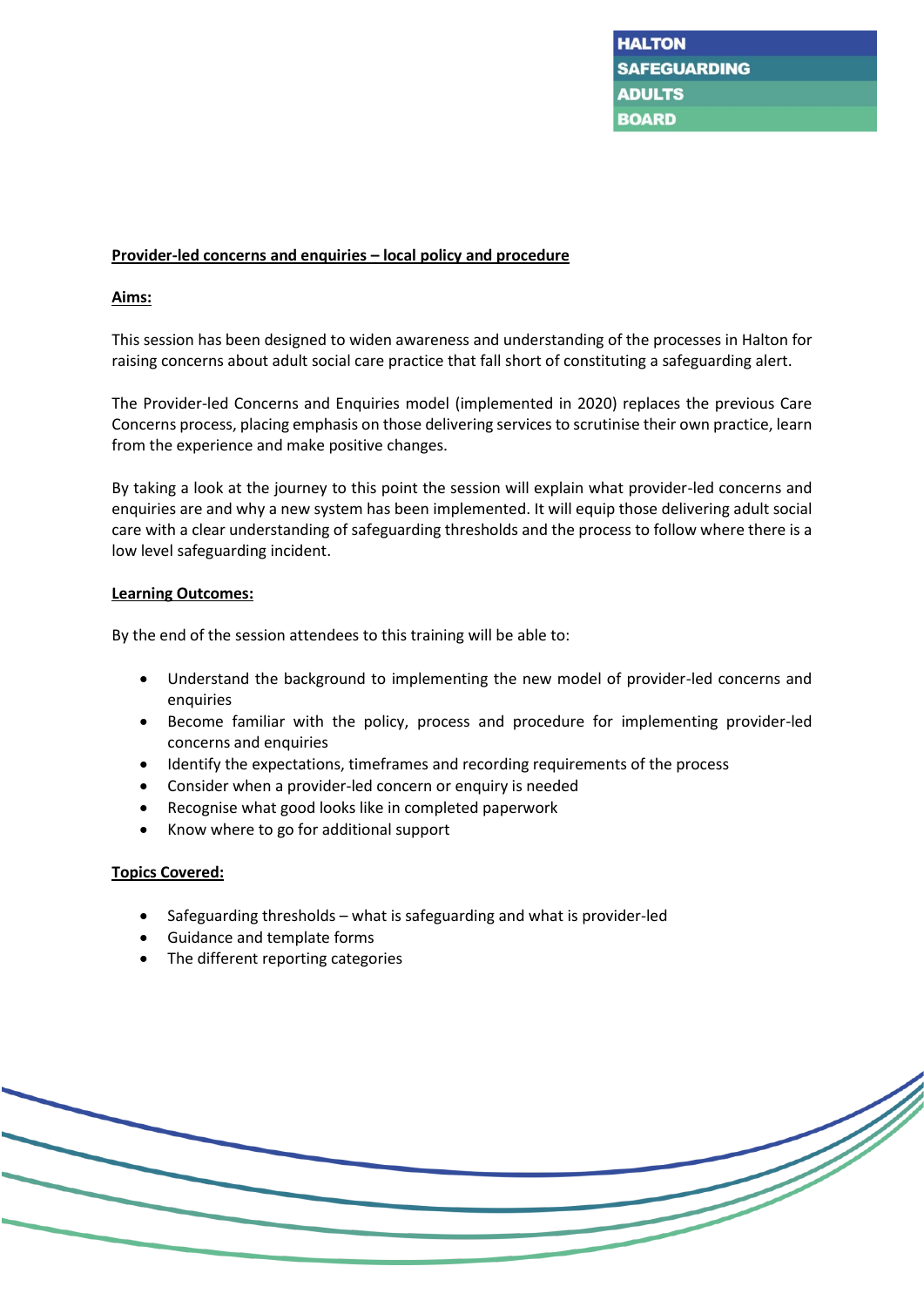#### **Target Audience**

This course is aimed primarily at those working in social care, health and support settings within Halton which provide place-based services to those with additional needs which arise as part of a disability, impairment or illness.

#### **Delivery method and details**

This is a three-hour learning session which involves group discussion, participatory exercises and interactive activity.

It is expected that the knowledge and skills gained will be taken away and embedded into practice. The learner's organisation will be accountable for measuring competence following training.

Learners are expected to refresh their knowledge and understanding of adults safeguarding at least every three years.

| Date                  | <b>Times</b> | Venue                           |
|-----------------------|--------------|---------------------------------|
|                       |              |                                 |
| Thursday 23 June 2022 | 09.30-12.30  | Virtual learning - details of   |
|                       |              | Zoom meetings will be sent      |
|                       |              | out prior to the training date. |
| Thursday 14 July 2022 | 13.30-16.30  |                                 |
|                       |              | Please note that these are not  |
|                       |              | published on Eventbrite but     |
|                       |              | send via a separate email.      |

#### **Provider-led concerns and enquiries – local policy and procedure - 2022-23 Courses**

Bookings can be made through:<http://haltonsafeguardingadultsboard.eventbrite.com/>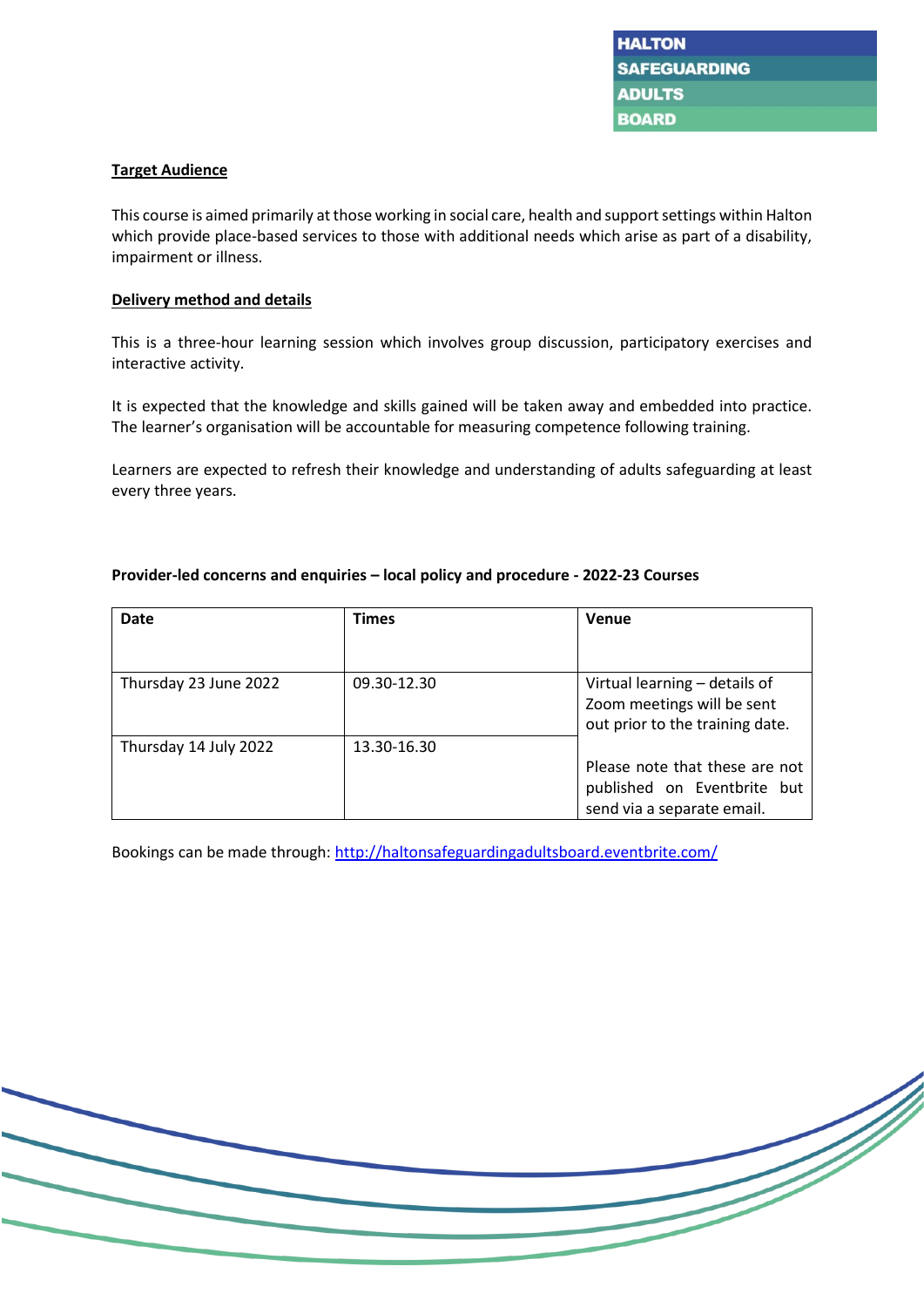#### **Mental Capacity Act – Working with capacity assessments**

#### **Aims:**

The Mental Capacity Act 2005 is fundamental in supporting people with their decision making and should be applied throughout all services areas across adult social care

The CQC specifically focus on this area as part of their regulation of services.

This session will provide information and give confidence around the application of the MCA within the participant's specific service area.

#### **Learning Outcomes:**

By the end of the session attendees to this training will be able to:

- Have an overview of the Act, why it was required and the guiding principles which underpin it
- Understand what constitutes breaches to people's Human Rights
- Better develop strategies and skills in assessing capacity, and develop confidence in making and recording best interests decisions which are legally defensible
- Be aware of the interface between the Mental Capacity Act 2005 and the more recent Mental Health Act 2007
- Know where to seek further support and advice locally

#### **Topics Covered:**

- Care planning and application of the MCA
- Upholding Article 8 of the Human Rights Act: the importance of maintaining family contact
- Decisions that aren't covered within the MCA
- Relevant case law

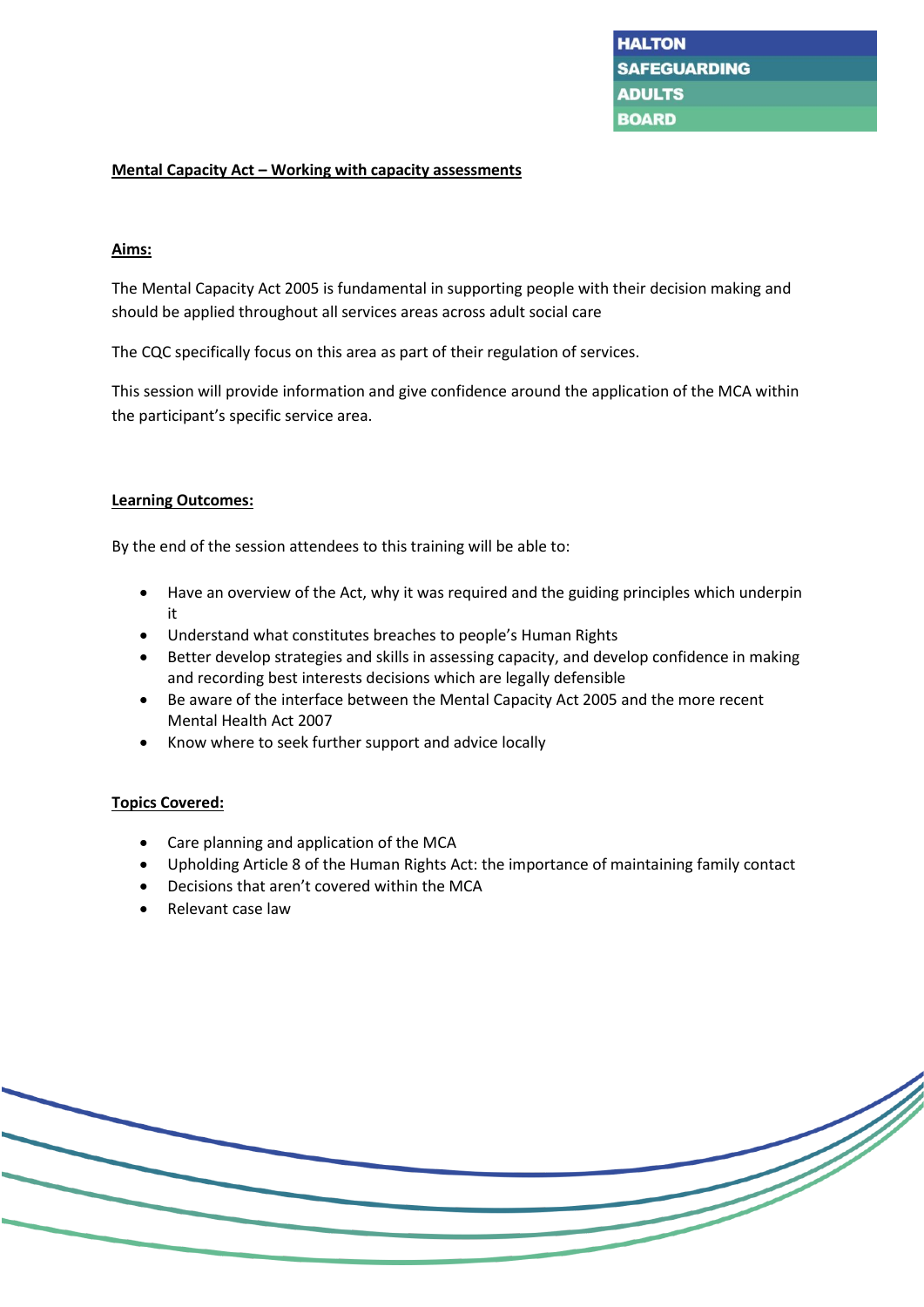#### **Target Audience**

This course is aimed primarily at those working in social care, health and support settings within Halton which provide place-based services to those with additional needs which arise as part of a disability, impairment or illness.

#### **Delivery method and details**

This is a three-hour learning session which involves group discussion, participatory exercises and interactive activity.

It is expected that the knowledge and skills gained will be taken away and embedded into practice. The learner's organisation will be accountable for measuring competence following training.

Learners are expected to refresh their knowledge and understanding of adults safeguarding at least every three years.

#### **Mental Capacity Act – Working with Capacity - 2022-23 Courses**

| Date                      | <b>Times</b> | Venue                                                                                          |
|---------------------------|--------------|------------------------------------------------------------------------------------------------|
| Wednesday 13 July 2022    | 09.30-12.30  | Virtual learning - details of<br>Zoom meetings will be sent<br>out prior to the training date. |
| Tuesday 13 September 2022 | 17.00-20.00  | Please note that these are not<br>published on Eventbrite but<br>send via a separate email.    |

Bookings can be made through:<http://haltonsafeguardingadultsboard.eventbrite.com/>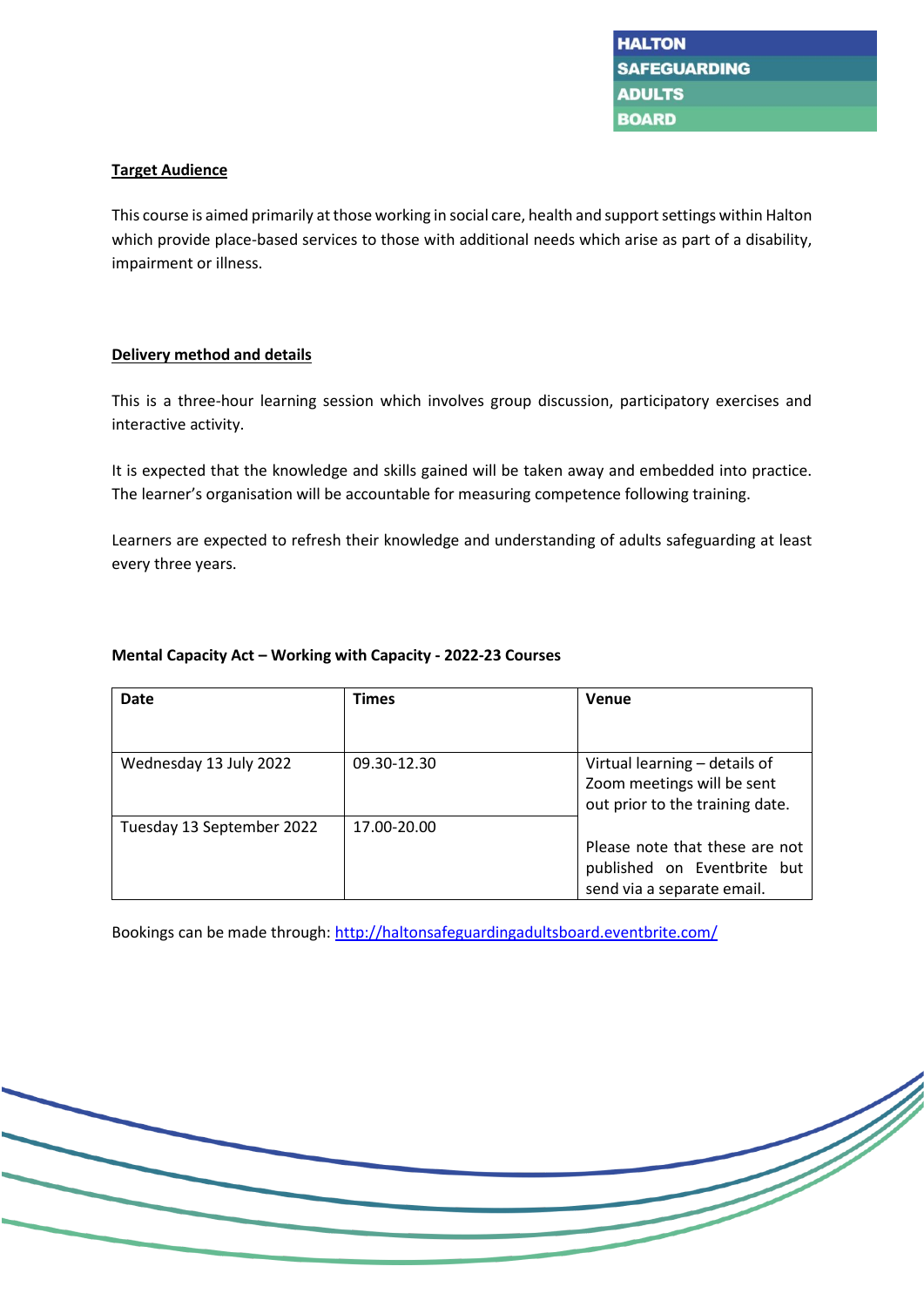

Further training opportunities are available through the **Halton Children and Young** [People Safeguarding Partnership,](https://hcypsp.haltonsafeguarding.co.uk/training/) including:

- Domestic Abuse Awareness
- Sexual Violence Awareness
- Working together to Safeguard Children Level 3
- Mental Disorder and Parenting Capacity

HCYPSP are currently delivering their training online

Bookings can be taken online through the [Halton CYPSP Portal Log in](https://halton.accessplanit.com/accessplan/LMSPortal/UI/Page/Authentication/Login/Default.aspx) portal or by contacting the HCYPSP Training Administrator:

- Email: [Safeguarding.Training@halton.gov.uk](mailto:Safeguarding.Training@halton.gov.uk)
- Tel: 0151 511 7909

Their webpages also feature a host of online learning opportunities through external websites.